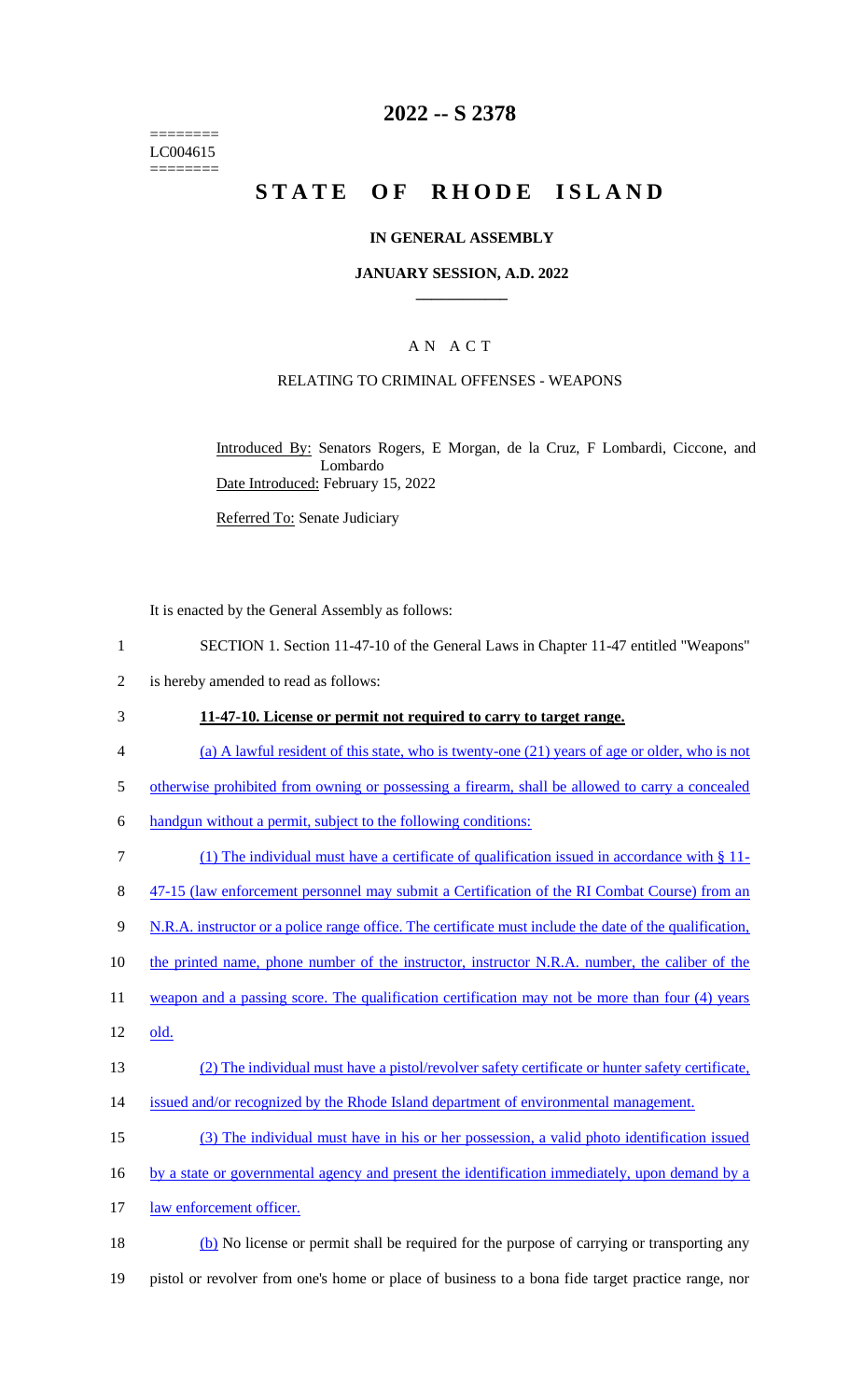- 1 from a bona fide target practice range to one's home or place of business, to engage in any shoot 2 meet, or practice, provided that the pistol or revolver is broken down, unloaded and carried as 3 openly as circumstances will permit, or provided that the pistols or revolvers are unloaded and 4 secured in a separate container suitable for the purpose.
- 5 SECTION 2. This act shall take effect upon passage.

======== LC004615 ========